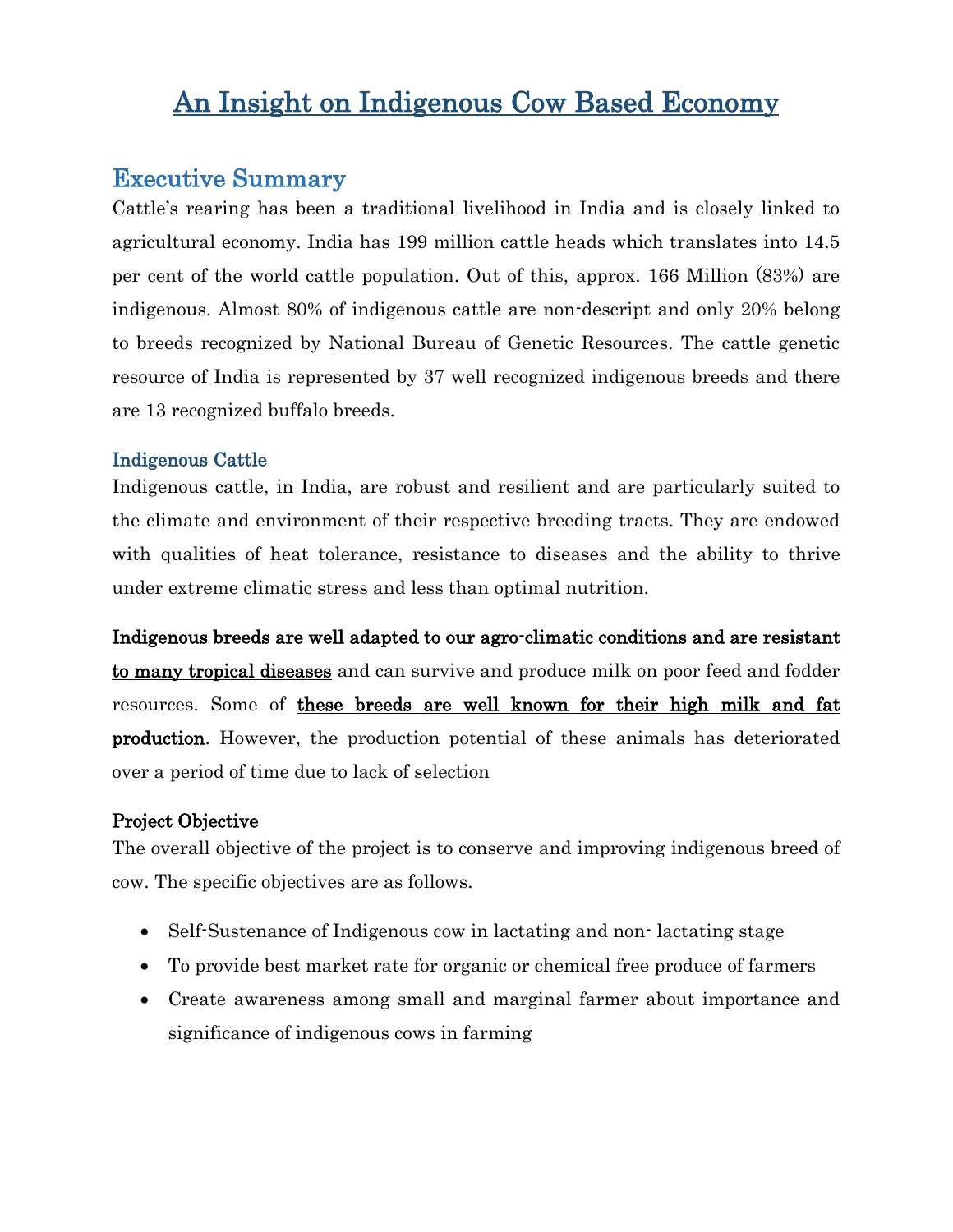

A Basic Model of Cow Based Economy

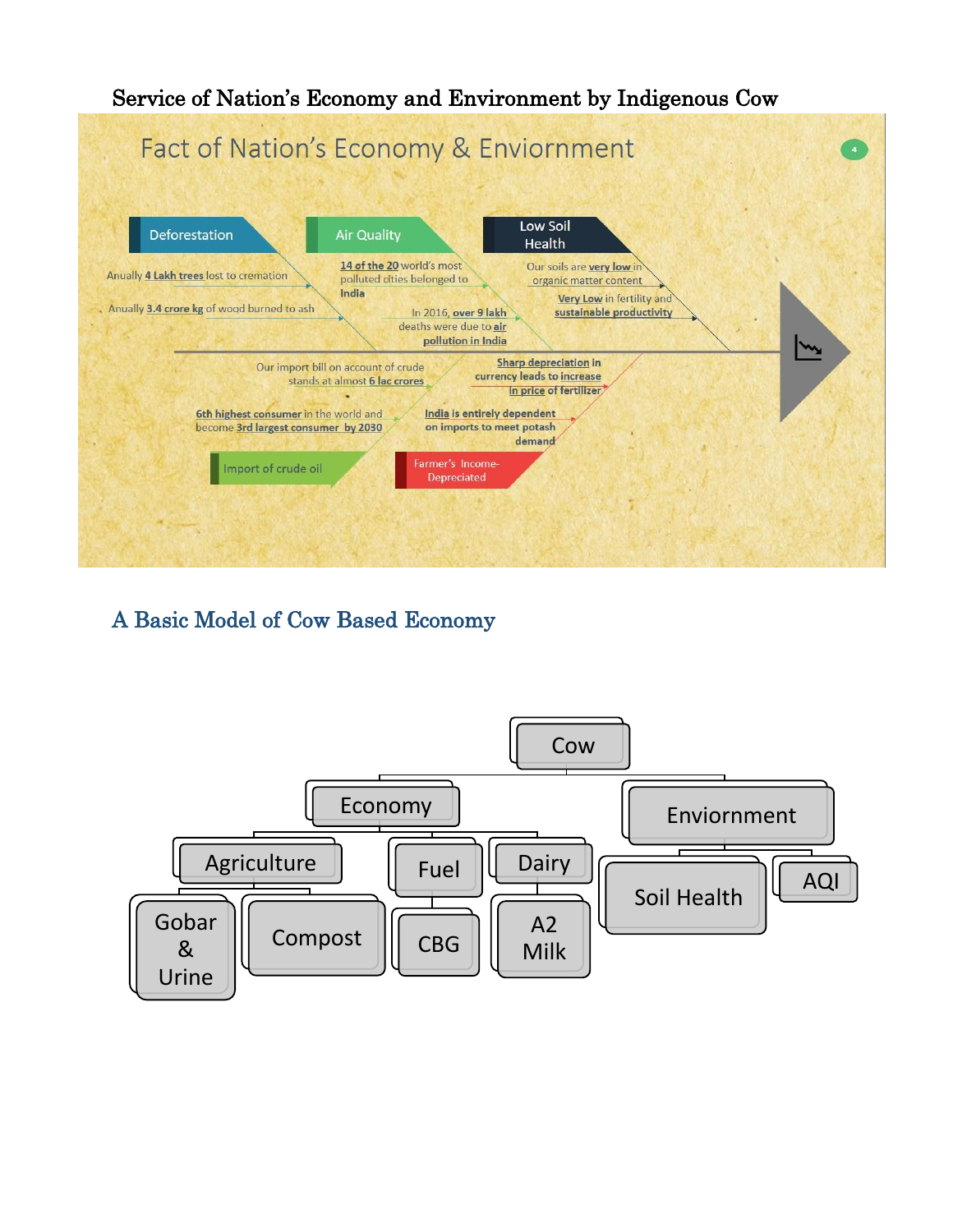# Increase Soil health with help of Organic Carbon rich Cow dung compost

Our soils are very low in organic matter content and thus have poor soil fertility. In view of poor soil fertility and shrinking land and water resources, the singular option for India is through increase in productivity.

Organic carbon is an index of good soil health and application of organic manures helps in maintaining high organic carbon content of the soil. Our soils have very low organic matter content. Therefore, without regular application of organic manures and recycling of crop residues, we cannot hope to maintain good soil health to sustain productivity and ensure high responses to NPK fertilizers. With rapid urbanization the bulky organic wastes are increasing and their disposal and profitable use in agriculture in rural areas is hampered because of transportability and cost constraints. The green manuring practice is almost forgotten.

Soil organic carbon (SOC) is the key constituent which dictates soil physical condition, chemical properties including nutrient status and biological health of a soil. Long-term Fertilizer Experiments (LTFE) proved beyond doubt (Table 1) that balanced fertilization and more so with FYM maintained and/or improved SOC status (Singh and Wanjari, 2017).

| Location    | Control | N   | NP  | <b>NPK</b> | $NPK + FYM$ |
|-------------|---------|-----|-----|------------|-------------|
| Akola       | 3.1     | 4.3 | 4.9 | 5.4        | 7.9         |
| Bangalore   | 4.8     | 5.1 | 5.2 | 5.5        | 5.8         |
| Barrackpore | 5.5     | 6.8 | 7.2 | 7.2        | 9.0         |
| Jabalpur    | 4.2     | 5.2 | 4.2 | 6.8        | 8.9         |
| Ludhiana    | 2.8     | 3.9 | 3.9 | 4.2        | 5.3         |
| New Delhi   | 3.4     | 4.3 | 4.6 | 4.6        | 5.2         |
| Palampur    | 7.9     | 8.8 | 9.3 | 10.2       | 13.7        |
| Pantnagar   | 6.1     | 9.1 | 9.9 | 9.8        | 15.6        |
| Parbhani    | 5.7     | 5.4 | 5.9 | 6.2        | 6.8         |
| Ranchi      | 3.5     | 4.2 | 4.2 | 4.0        | 4.9         |

Table 1: Soil organic carbon (SOC) status (g kg<sup>-1</sup>) in long-term fertilizer experiments

(Source:- National Academy of Agricultural Sciences "Soil Health: New Policy Initiatives for farmers welfare" , Policy No.3, May 2018)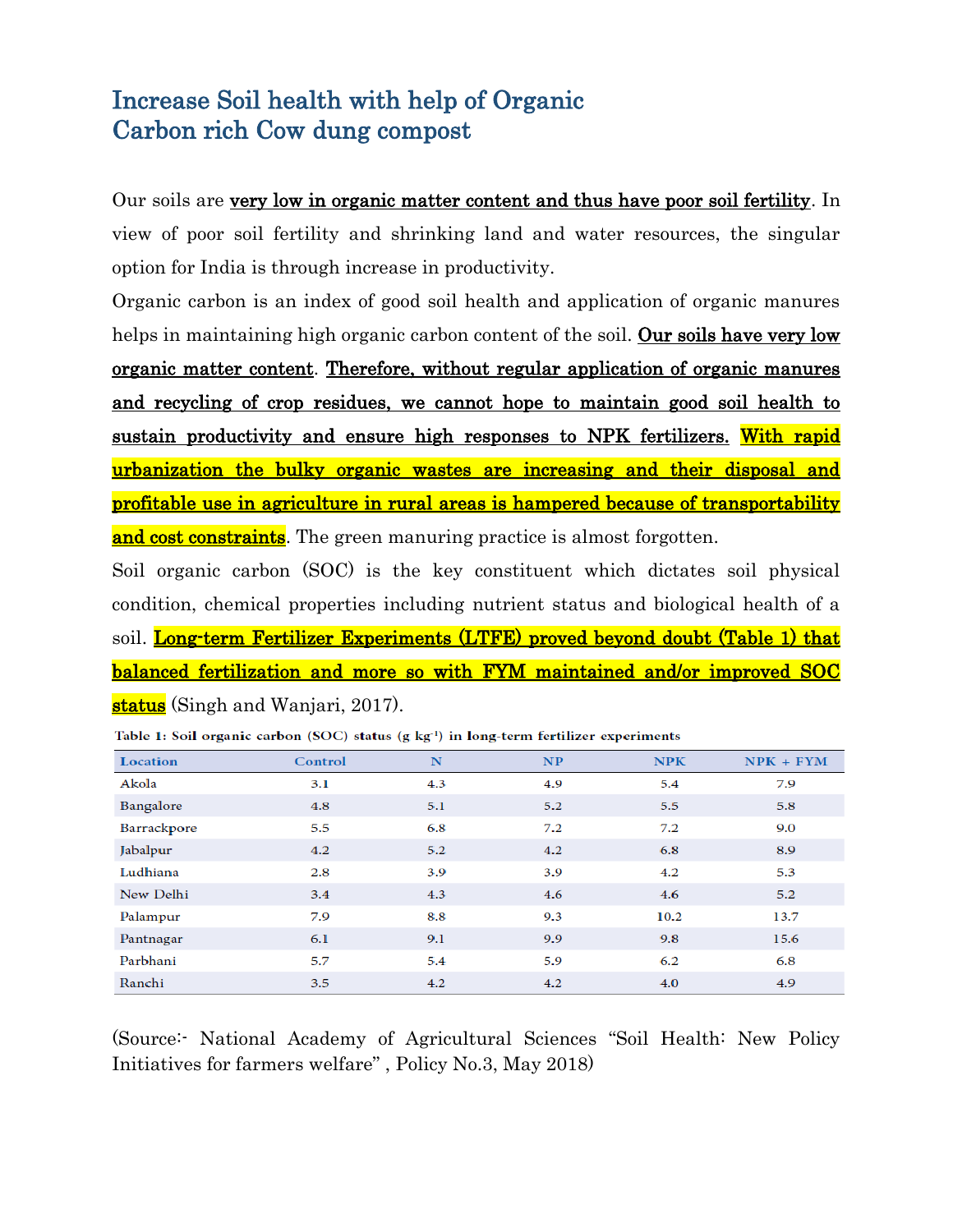# Indigenous Solution for Agri- Based Industry

Organic fertilizers have been tested scientifically in Indian Council of Agriculture Research (ICAR), institutions and State Agricultural Universities (SAUs) on various crops and soil types and found suitable for improving soil health and crop productivity. The organic fertilizers presently available may supplement (N,P) by nearly 20-25%. Biofertilizers when applied along with compost @ 5t/ha or vermicompost @ 2t/ha, fertilizer saving is almost 50%. The advantages of these organic fertilizers are that they are eco-friendly and not only provide nutrients for maintaining soil fertility but also improve soil physical & biological health.

Service to Indian Economy & Environment

#### Reduction in Import Bill

Hon'ble Prime Minister has set a goal for our Country to reduce the import bill by 10% by the year 2022. Crude oil imports drain our foreign exchange, putting enormous pressure on our currency & thereby weakening our bargaining power with the rest of the world. We need to have our own "Indian Fuel of global relevance"

Compressed Bio Gas(CBG):-SATAT, the initiative is aimed at providing a Sustainable Alternative Towards Affordable Transportation (SATAT) as a developmental effort that would benefit both vehicle-users as well as farmers and entrepreneurs.

Use of Compressed Bio Gas (CBG) will also help bring down dependency on crude oil imports and in realizing the Prime Minister's vision of enhancing farmers' income, rural employment and entrepreneurship.

There are multiple benefits from converting agricultural residue, cattle dung into CBG on a commercial scale:

 $\triangleright$  Responsible waste management, reduction in carbon emissions and pollution

#### $\triangleright$  Additional revenue source for farmers

 $\triangleright$  Boost to entrepreneurship, rural economy and employment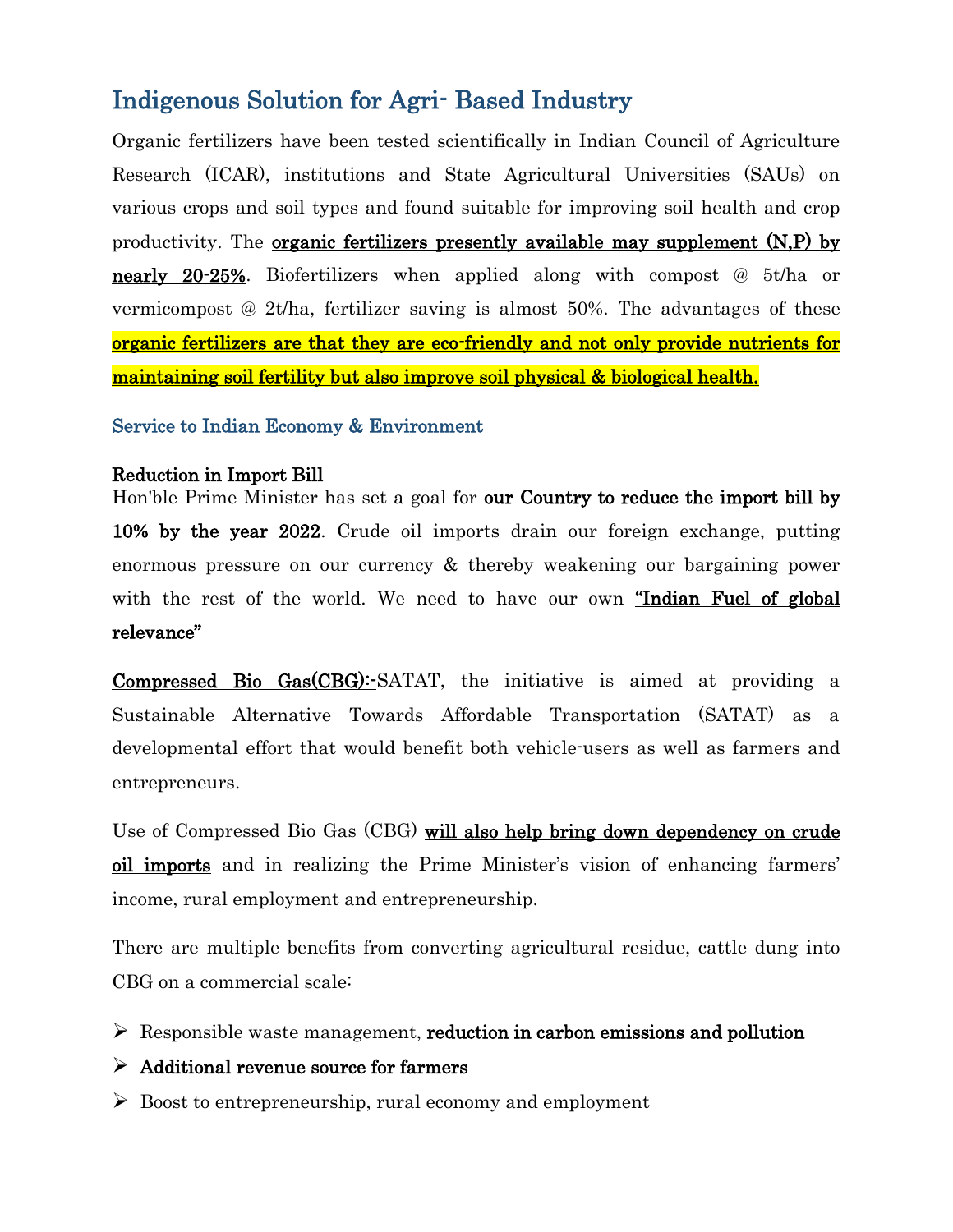$\triangleright$  Support to national commitments in achieving climate change goals

### $\triangleright$  Reduction in import of natural gas and crude oil

 $\triangleright$  Buffer against crude oil/gas price fluctuations

The potential for Compressed Bio-Gas production from various sources in India is estimated at about 62 million tonnes per annum.



(Source:- Ministry of Petroleum & Natural Gas Petroleum Minister to launch SATAT initiative to promote Compressed Bio-Gas as an alternative,green transport fuel, Press Information Bureau, Dt:- 28 Sep 2018)

## Improve Air Quality & Promote Forest Conservation

## Depletion air quality

In 2016, a World Health Organization (WHO) study found that fourteen of the twenty world's most polluted cities belonged to India. Kanpur, in Uttar Pradesh, emerged as the city with the highest PM2.5 level, standing at 173 (17 times higher than the limit set for safety). It is estimated that in 2016, over 9 lakh deaths were caused due to air pollution in India. Some other cities with **high PM 2.5 levels** include Faridabad, Varanasi, Gaya, Patna, Delhi, Lucknow and Agra. Delhi, as the capital of the country, too gained notorious reputation as a result of its severely poor air quality.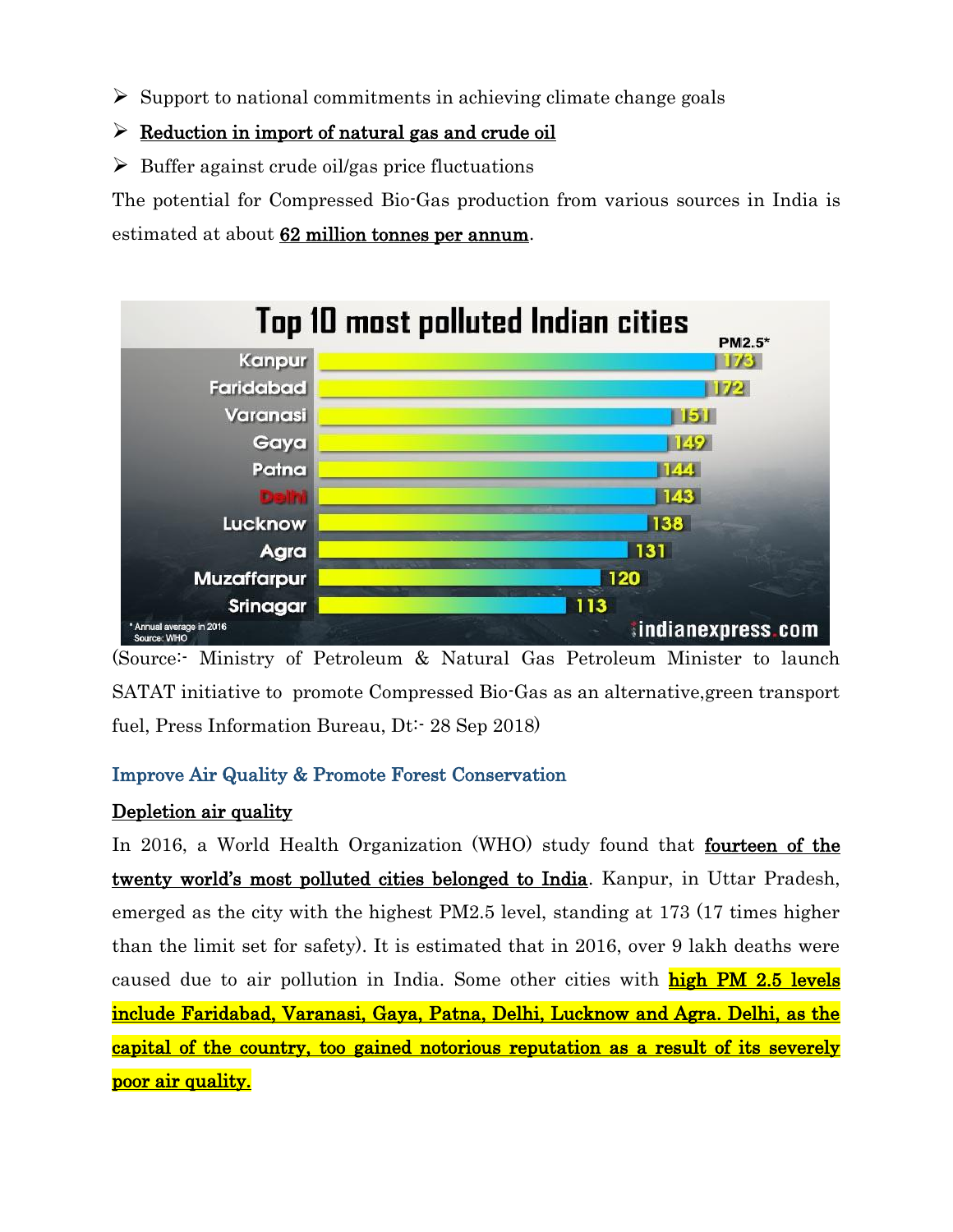In the past, there have been multiple instances where the presence of heavy smog in the national capital has led to the declaration of public health emergencies, flight cancellations, school closures and inevitable political acrimony.

## The sources of air pollution are multiple. Vehicular emissions, crop burning, depleting tree covers, generation of dust- particularly from construction sites, and poor waste management – all contribute towards the declining air quality.

(Source:-Observer Research Foundation, Indian Cities and air pollution, Ramanath Jha, 04/07/2019).



Above Image red dots represent place of crop residual burning.

as.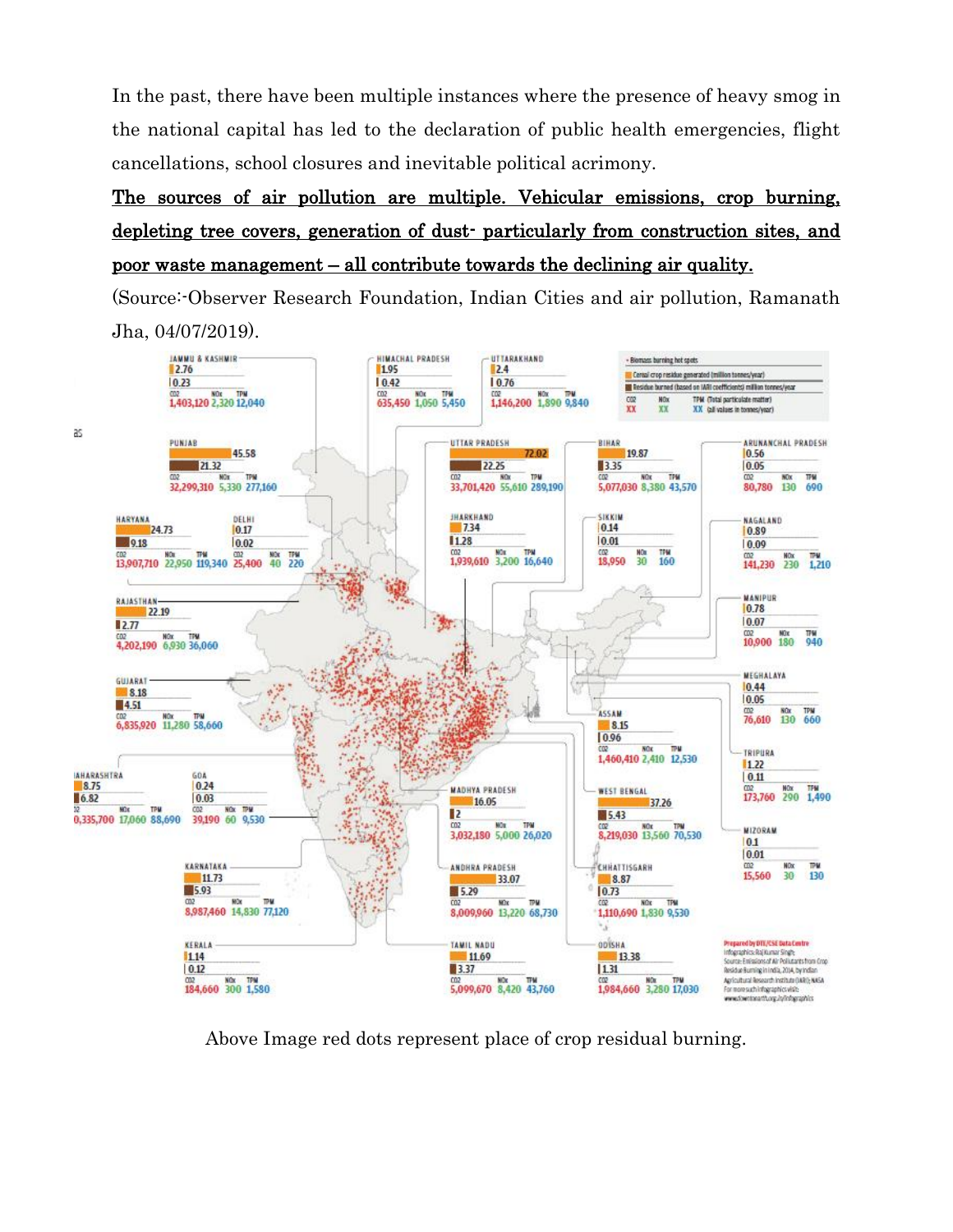## Improve in air quality & Forest Conservation: -

## Gobar Logs

An environment-friendly technique says around 7 million cremations every year are done in India, where each requires 400 kg of woods. During a survey, the team found that at times 50 cremationsmostly using wood- take place at Nigambodh Ghat simultaneously. They also got to know that several gaushalas and dairies in the city face an acute problem of disposing cow dung. Use of cow dung logs may present a highly



**WHY MOVING AWAY FROM WOOD-BASED** 

successful alternative to wood as well as clean & green disposal of dairy waste



(Source: - Times of India, IIT-Delhi Kids help last rites go green with cow dung logs, 21/10/2018, [https://timesofindia.indiatimes.com/city/delhi/iit-delhi-kids-help-last](https://timesofindia.indiatimes.com/city/delhi/iit-delhi-kids-help-last-rites-go-green-with-cow-dung-logs/articleshow/66299257.cms)[rites-go-green-with-cow-dung-logs/articleshow/66299257.cms](https://timesofindia.indiatimes.com/city/delhi/iit-delhi-kids-help-last-rites-go-green-with-cow-dung-logs/articleshow/66299257.cms) )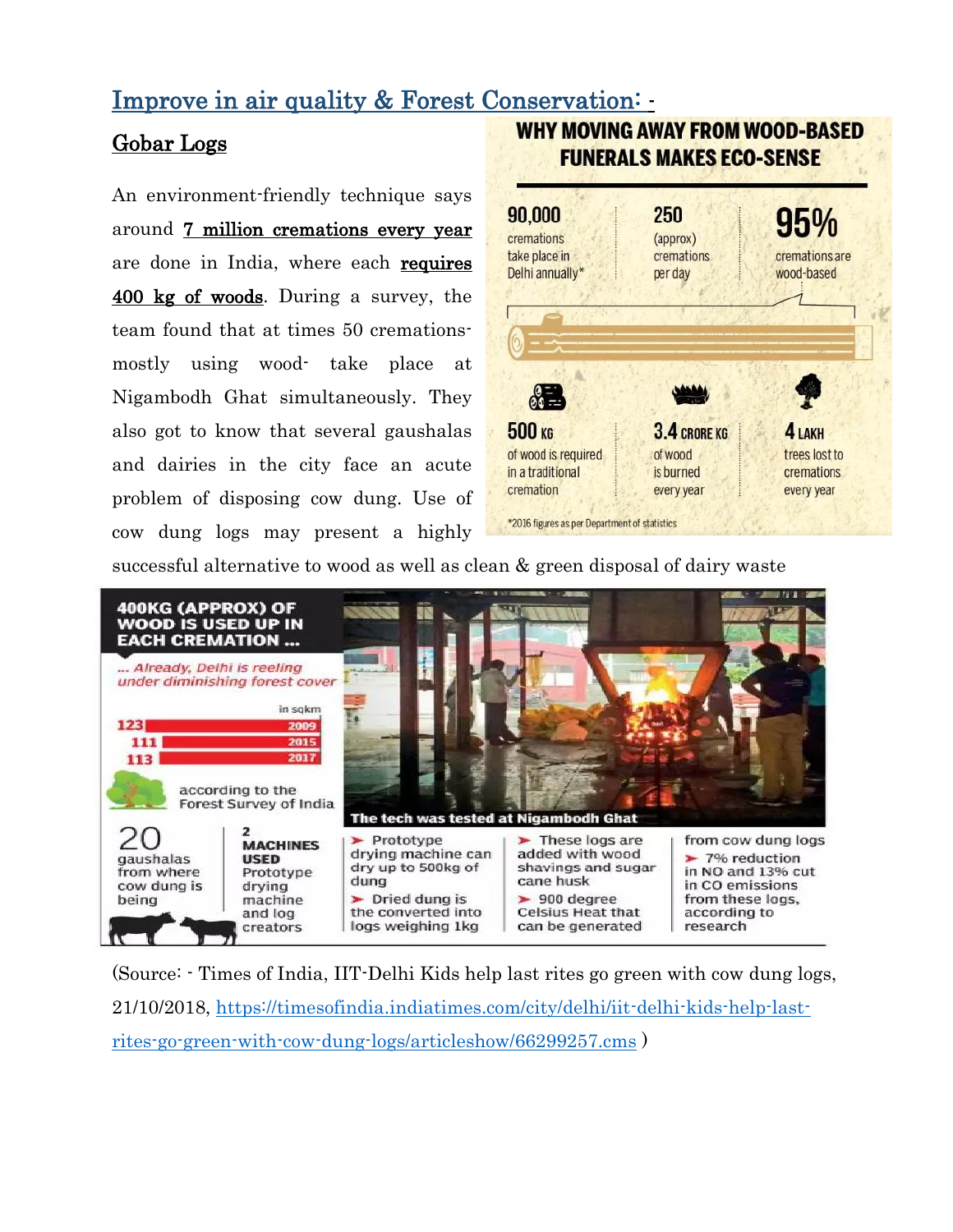Cow Dung briquettes mixed with agriculture waste could be used for cremation which will conserve environment.

"Study shows that nearly 33,000 bodies are cremated in Varanasi annually. This consumes 16,000 tonnes of wood and generates 800 tonnes of ash. The plan involves establishment of 63 hybrid crematoria that would utilize cow dung cakes along with wood on the 180 kmstretch along the Ganga from Varanasi to Ballia" Cow Mutra - Rural Youth Employment

In various gaushala worker wakes up in morning to collect morning urine of calves, calf and cow to supply it to manufactures for gau mutr ark which not only provide them employment but also gives gaushala some money for shed requirement

Every morning, at around 4 am, workers at the Keeshav Shrusti Go Shaala at Bhayander, in Thane district, head to the tabelas (cow sheds), bucket in hand. The aim is to collect the first urine of the cows, all 230 of them (including males and calves). Every day, the go shala collects 200 litres of gomutra (cow urine), which is then sent to a distillation unit next door where it is filtered, bottled and then shipped across the country in bottles priced.

"The Cow Urine market is estimated to be \$ 1 billion," claims Radhika Miglani cofounder of Bengaluru-based A2 Naturals started in 2015 . While big players like Patanjali procures close to 10,000 litres of cow urine daily, individual units vary from around 500 litres to 25000 litres per month, she adds. Her company plans to sensitise Ayurveda doctors to cow-based medicines instead of antibiotics, persuade farmers to switch from chemical to natural farming and urge people to adopt a cowbased natural lifestyle. For us, she points out, use of urine is as much science and logic as anything else and we have consumers from Dubai to Varanasi to Kerala.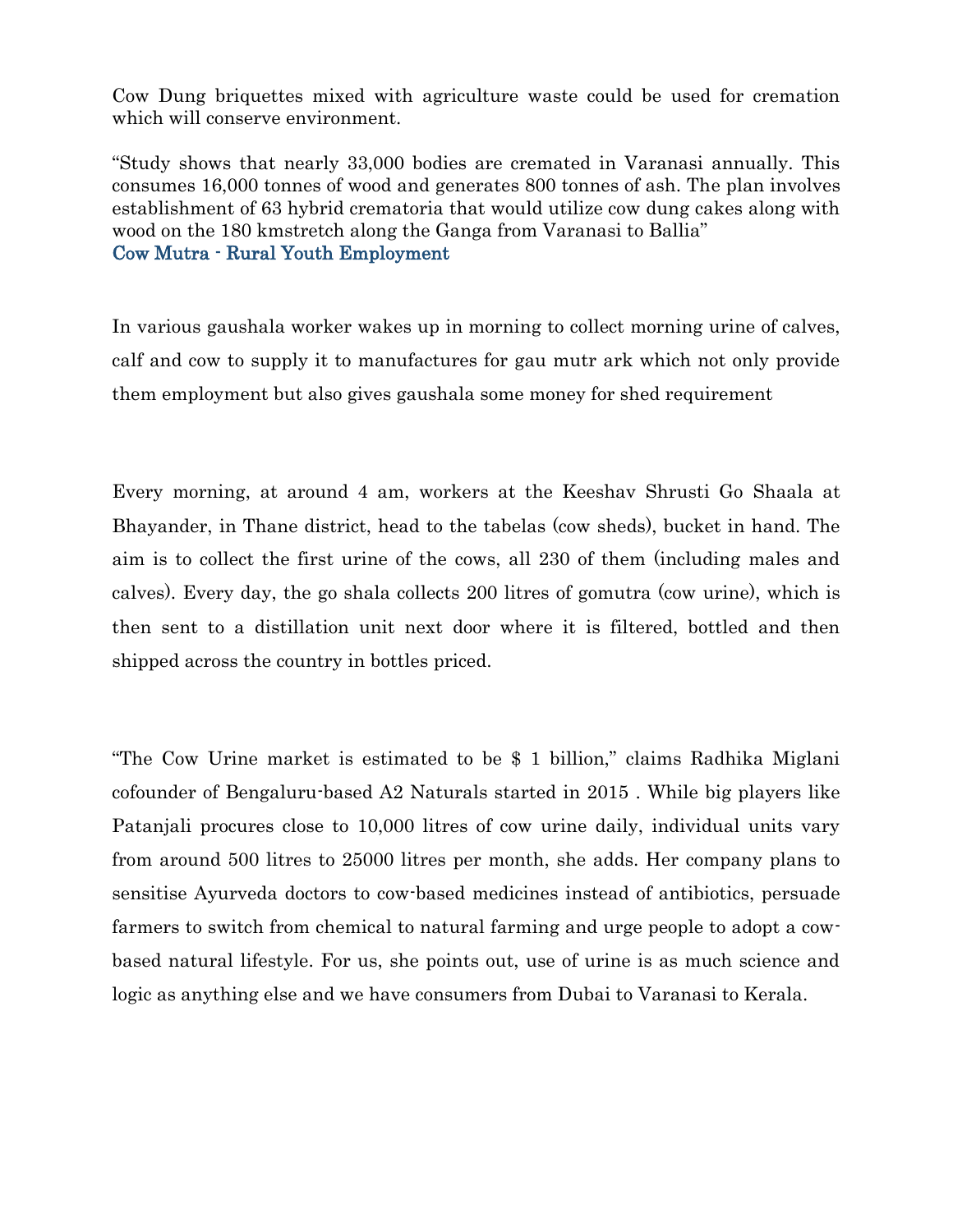# Increase in Supply of Milk

## `Desi' cow to check drop in milk supply

#### Promotes Indigenous Breeds As Warming Threatens Dairy Biz

Dairy provides livelihood to 60 million rural households in India and the country continues to be the largest milk producer in the world but the impact of global warming could have an impact on overall milk production in the coming years.

Indian dairy scientists estimate that climate change will lead to decline in milk production by over 3 million tonnes (MT) per year by 2020.The projections, shared by the National Dairy Development Board (NDDB) with the agriculture ministry, should be cause for worry considering the growing demand for milk in the country, estimated at 200 MT by 2021-22.

Though milk production has been steadily increasing with 2015-16 recording an output of 160 MT, the impact of rising temperatures, especially on cross-bred cows, will make the task of meeting domestic demand difficult and could eventually lead to a decline in per capita consumption.

## At a time when the world's major producers including the US, Brazil and Australia are importing Indian milch animals to develop heat resistant species.

"The decline in milk production and reproductive efficiency due to rising temperature will be highest in exotic and cross-bred cattle followed by buffaloes. Indigenous breeds will be least affected by global warming," agriculture minister Radha Mohan Singh told TOI.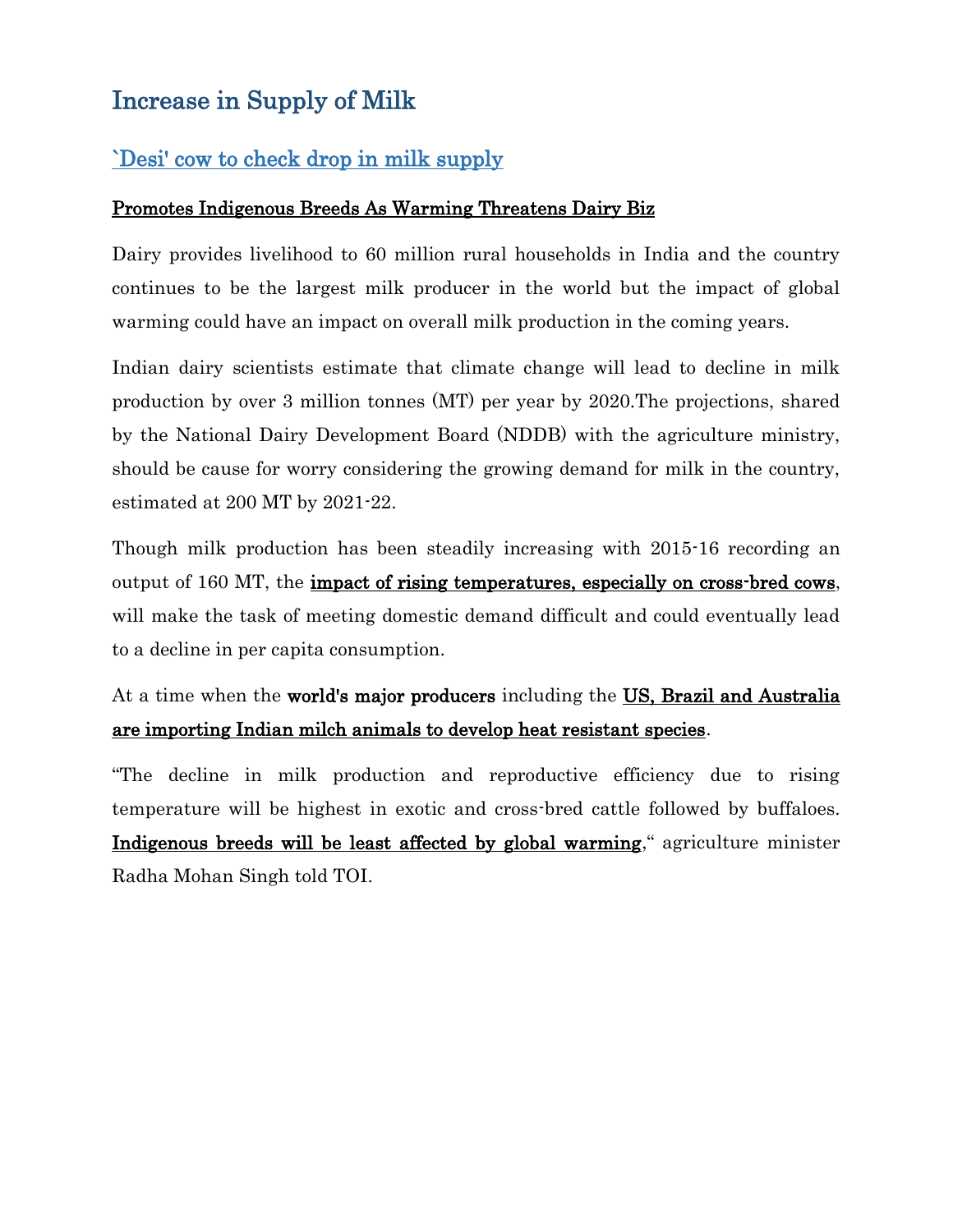

(Source:- Times of India (Bangalore Edition), Page 09,Monday, May 23, 2016)

- India has 299.6 million bovine populations out of which 190.9 million are cattle and 108.7 million are buffaloes. Of this, 80% of cattle are indigenous and Non-descript breeds.
- The bovine genetic resource of India is represented by 41 registered indigenous breeds of cattle and 13 registered buffalo breeds. Indigenous bovine is robust and resilient and are particularly suited to the climate and environment of their respective breeding tracts. The milk of indigenous animals is high in fat and SNF content.

From cow's waste we can make various product which are environment friendly, help us save our foreign exchange and restore our indigenous livestock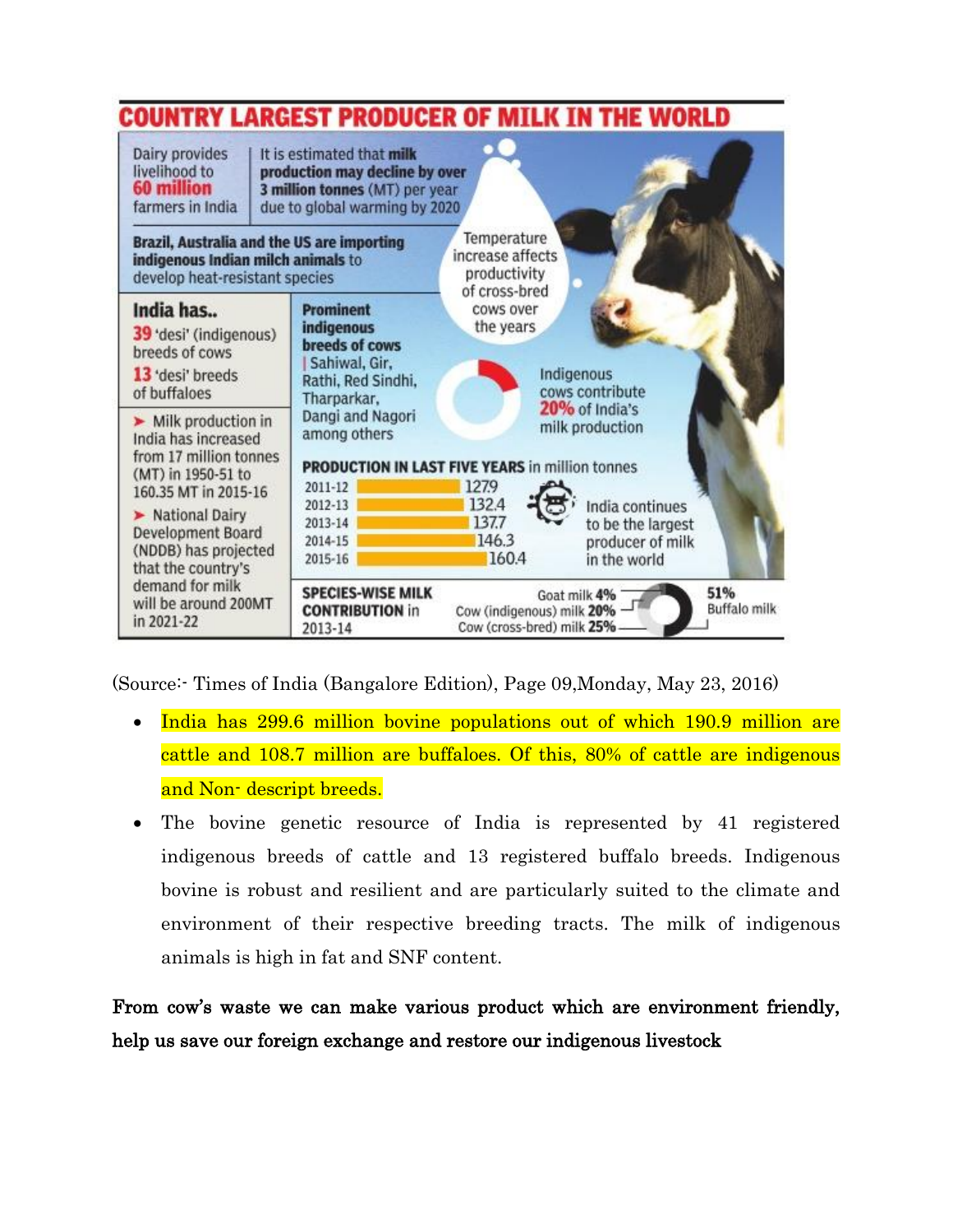#### Provide healthier Milk rich in Amino Acid

Milk with A2 gene is rich in Amino Acid which make digestion of protein more easily digestible and good for kidney.

National Bureau of Animal Genetic Resources (NBAGR), Karnal has been active in surveying the A1/A2 situation in India since 2009. Their first report confirmed that A2 gene frequency in Indian breeds of cattle is around 98 % (almost 100 % in major milk breeds).

# 22 varieties of indigenous cows have become extinct Desi' cow milk healthier

#### **DC CORRESPONDENT HYDERABAD, MARCH 24**

While milk from indigenous or pure Indian-breed cow has proven to be<br>healthier, 22 varieties of indigenous cows have become extinct in India over the years due to a lack of encouragement in breeding, according to experts.

Experts said milk from hybrid cows contained additional BCM-7 element, which was associated with paediatric diabetes. autism, and metabolic degenerative diseases.

To raise awareness about indigenous cow milk and support their rearing. Dr BRKR Government Ayurvedic College and Charaka Dairy have planned to organise a three-



day workshop and exhibition on "desi cows" from March 28. Ayurvedic college principal Dr N. Satya Prasad said the event would be held at People's Plaza, Necklace Road,

## **NUTRITION FACTS**

Desi cow milk has amino acid, which makes the milk protein easily digestible and good for kidney.

- It is a source of vitamins B2, B3 and A.
- It helps strengthen the immune system and greatly reduce the chances of peptic ulcer. colon, breast and skin cancer.

with several breeds of cows.

Of more than 50 breeds of Indian cows, only 29 are available now, Dr Prasad said. The influx of nonindigenous cow breeds and the lack of encouragement for the commercial production of desi cow milk were primarily responsible for this, he added.

Charaka Dairy director B.L.N. Dr Sastry explained: "Though desi cows vield less milk, it has amino acid, which makes the milk protein easily digestible and good for the kidney. It is also a rich source of vitamins B2, B3 and A, which help increase immunity and reduce acidity. Desi cow milk also reduces chances of peptic ulcer, colon, breast and skin cancer." Terming it a<br>"wholesome" food, Dr Sastry said desi cow milk had 25 types of minerals and helped reduce the formation of serum cholesterol. It was one of the best anti-oxidants, he said.